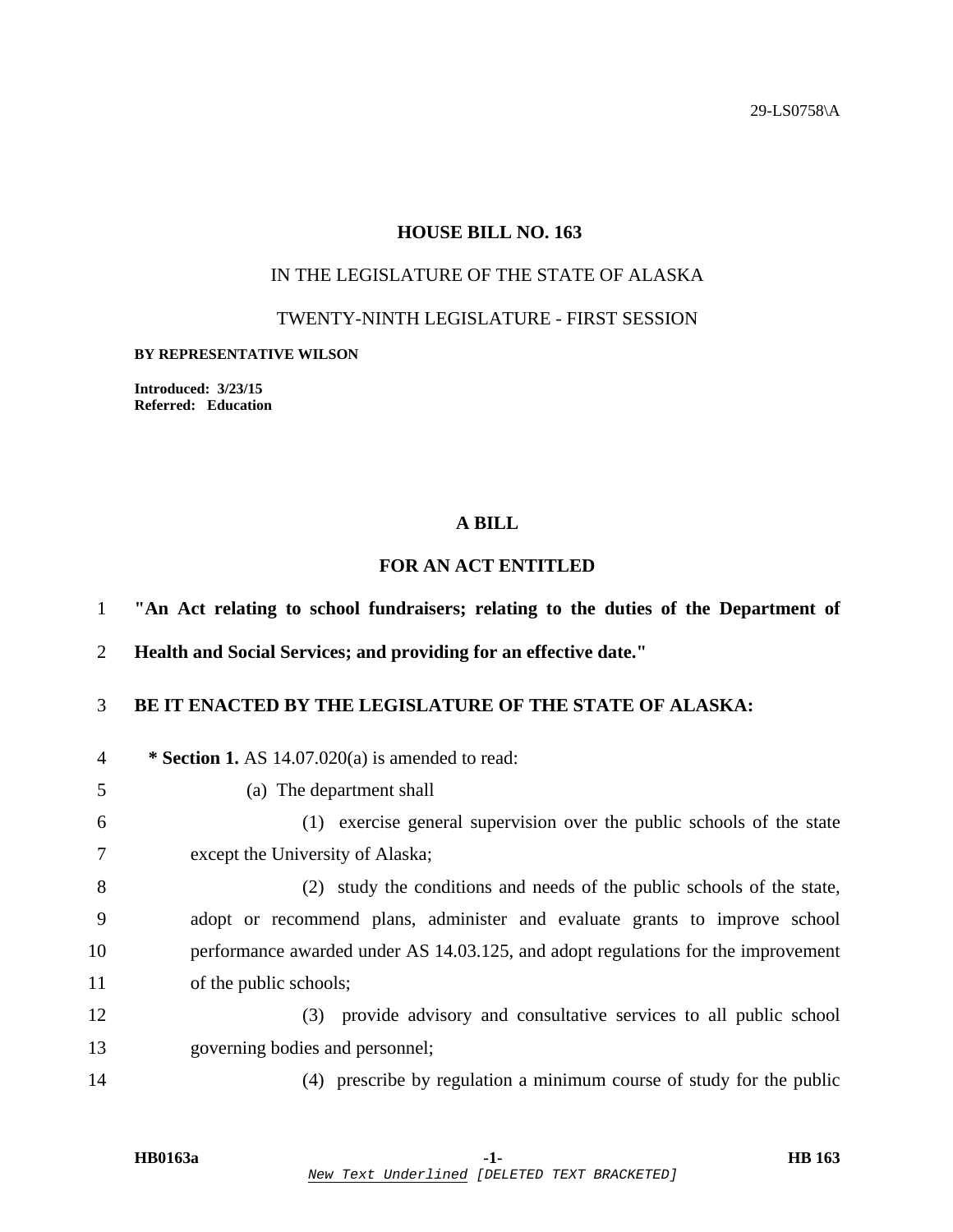1 schools; the regulations must provide that, if a course in American Sign Language is 2 given, the course shall be given credit as a course in a foreign language;

3 (5) establish, in coordination with the Department of Health and Social 4 Services, a program for the continuing education of children who are held in detention 5 facilities in the state during the period of detention;

6 (6) accredit those public schools that meet accreditation standards 7 prescribed by regulation by the department; these regulations shall be adopted by the 8 department and presented to the legislature during the first 10 days of any regular 9 session, and become effective 45 days after presentation or at the end of the session, 10 whichever is earlier, unless disapproved by a resolution concurred in by a majority of 11 the members of each house;

12 (7) prescribe by regulation, after consultation with the state fire 13 marshal and the state sanitarian, standards that will **ensure** [ASSURE] healthful and 14 safe conditions in the public and private schools of the state, including a requirement 15 of physical examinations and immunizations in pre-elementary schools; the standards 16 for private schools may not be more stringent than those for public schools;

17 (8) exercise general supervision over pre-elementary schools that 18 receive direct state or federal funding;

19 (9) exercise general supervision over elementary and secondary 20 correspondence study programs offered by municipal school districts or regional 21 educational attendance areas; the department may also offer and make available to any 22 Alaskan through a centralized office a correspondence study program;

23 (10) accredit private schools that request accreditation and that meet 24 accreditation standards prescribed by regulation by the department; nothing in this 25 paragraph authorizes the department to require religious or other private schools to be 26 licensed;

27 (11) review plans for construction of new public elementary and 28 secondary schools and for additions to and major rehabilitation of existing public 29 elementary and secondary schools and, in accordance with regulations adopted by the 30 department, determine and approve the extent of eligibility for state aid of a school 31 construction or major maintenance project; for the purposes of this paragraph, "plans"